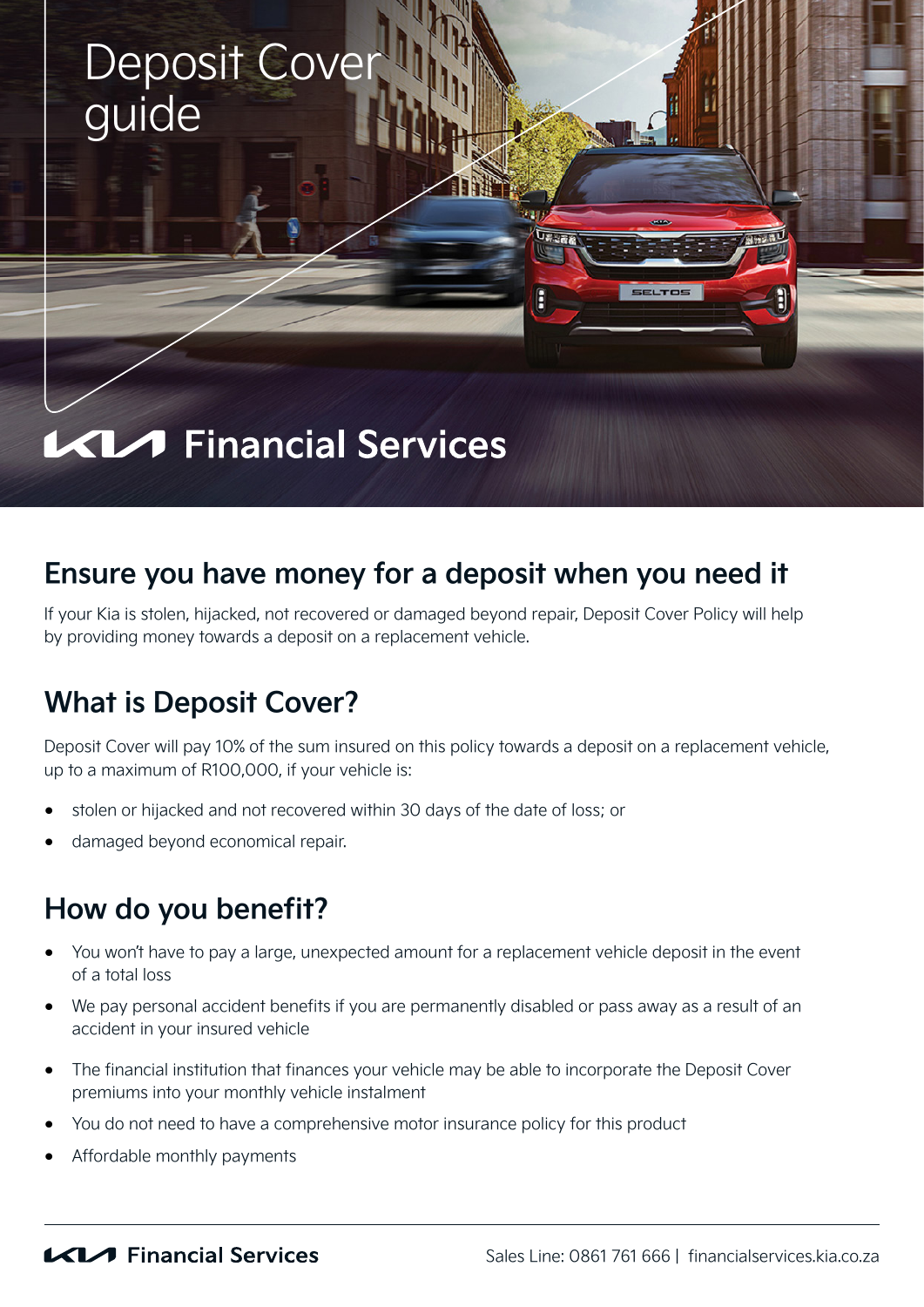## **Please note\***

When your vehicle has been stolen or hijacked and not recovered within 30 days of the date of loss, or has been damaged beyond economical repair, we will pay 10% of the sum insured on this policy towards a deposit on a replacement vehicle, up to a maximum of R100,000 for any claim.

A once off maximum amount of R20 000 will be paid in the event of your accidental death or permanent total disability caused directly by a motor vehicle accident involving your vehicle.

The sum insured for new vehicles is the purchase price of the vehicle and includes any recognised vehicle accessories as documented by the Auto Dealers' Guide or the Commercial Vehicle Dealers' Guide published by TransUnion Auto Information Solutions, but excludes any interest, insurance premiums, fees or charges or any other amounts included in the price.

The sum insured for pre-owned vehicles is the retail value of the vehicle at the policy start date and includes any recognised vehicle accessories as documented by the Auto Dealers' Guide or the Commercial Vehicle Dealers' Guide published by TransUnion Auto Information Solutions.

#### **We will not pay for any:**

- Arrears under the finance contract
- Extra finance charges
- Insurance premiums
- Motor warranty premiums
- Services agreements or maintenance plans that are refundable to you by your finance company

# **Exclusion**

#### **This policy does not cover the following:**

- Nuclear risks
- War and public disorder
- Damage to tyres
- Unauthorised use of vehicle
- Loss or damage to sound equipment or non-standard fittings or accessories
- Loss or damage to someone else's property or death of or injury to passenger or to other people
- Wear and tear, mechanical, electrical or electronic breakdowns, failure, breakages or depreciation and any resultant non-accident damage
- Loss or damage due to the operation of any tool or plant that forms part of the vehicle
- Any liability arising from a contract, unless you would have had the same liability had you not entered into the contract
- Where the vehicle is being used for racing, rallies, hiring, carrying of explosives, driving instruction for reward or if it is designed to carry more than 23 (twenty three) persons including the driver